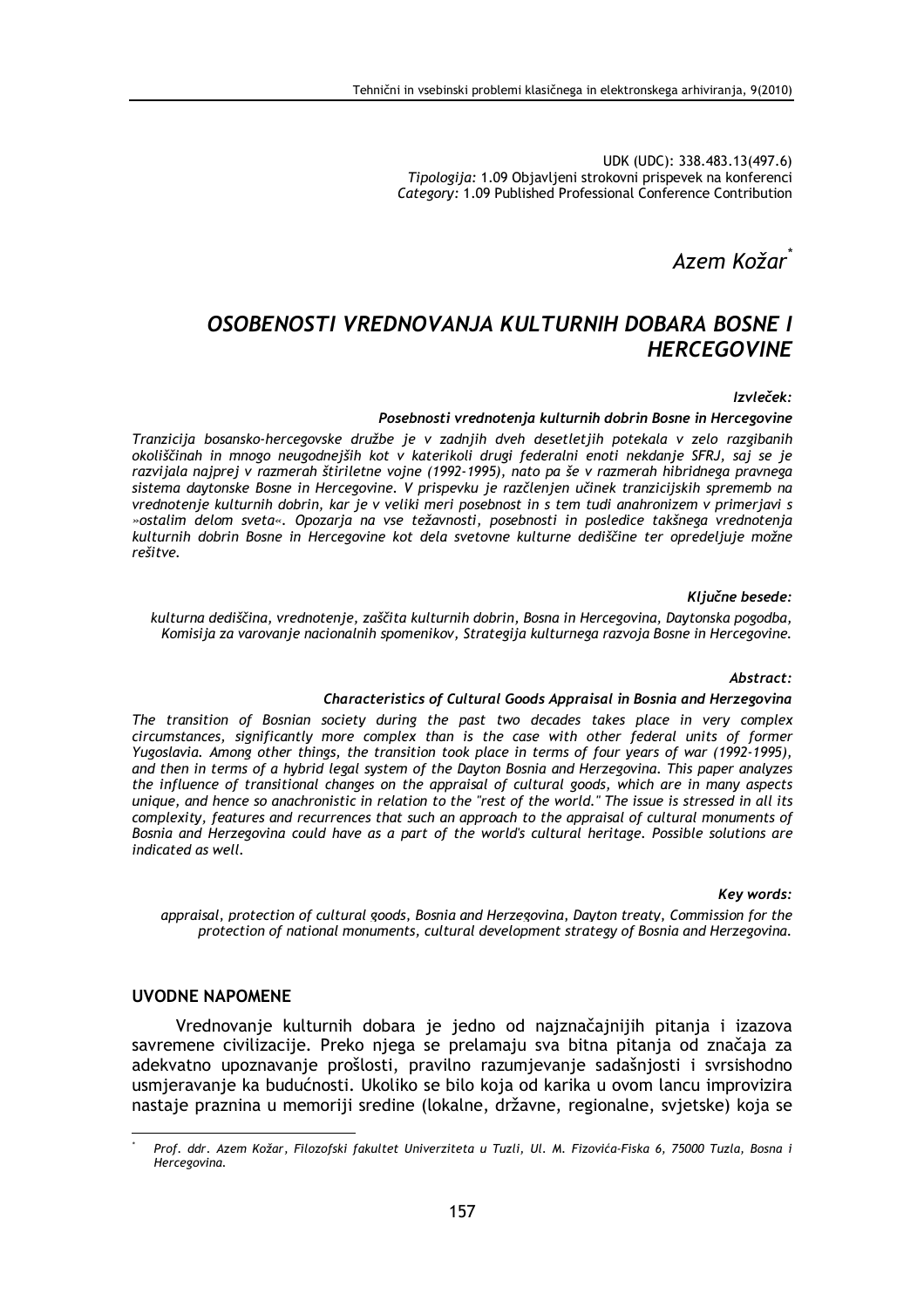ničim i nikada ne može više kvalitetno kompenzirati. Sve to znači da vrednovanje kulturnih dobara mora biti dobro osmišljen i funkcionalan sistem vrijednosti koji se odnosi na čovječanstvo u cjelini i na svaki njen segment ponaosob. To se nastoji postići donošenjem međunarodnih konvencija (u okvirima organa Ujedinjenih naroda) kao pravno obavezujućih propisa za sve zemlje članice UN-a, te međunarodnih društvenih akata kao stručnih preporuka, odluka i uputstava međunarodnih strukovnih organizacija (arhivske, muzejske, bibliotečke, filmske i drugih) kao kolektivnih članica UNESCO-a.<sup>1</sup> Međunarodna pravna i društvena akta trebaju biti inkorporirana u pravni sistem svake zemlje (od ustava do svih vrsta provedbenih propisa). Primjer Bosne i Hercegovine, kao zemlje koja već 20 godina prolazi osoben tranzicijski proces, je u tome prilično osoben.

## PRAVNA REGULATIVA

Vrednovanje kulturnih dobara čini sistem mjera i postupaka kojima se osigurava da se sačuva, zaštiti i u kulturne, naučne i druge svhre koristi optimalan broj svih vrsta kulturnih dobara (kako u kvantitaivnom tako i u kvalitativnom omjeru) kako bi se na osnovu njih, kao posrednika između prošlosti i sadašnjosti, mogla stvoriti realna i cjelovita slika stanja i odnosa o vremenu i prostoru iz kojeg potiču i na koje se odnose. Taj sistem, jako u mnogo čemu nedostatan, ustrojen je tek nakon Drugog svjetskog rata donošenjem više konvencija kao pravno obavezujućih akata za zemlje članice UN-a.<sup>2</sup>

U socijalističkoj Jugoslaviji ove i druge konvencije su prihvaćene, ratificirane i implementirane u Ustav savezne države i u ustave socijalističkih republika, pa i u Ustav SR BiH, te u zakone o kulturnim dobrima svih vrsta.<sup>3</sup>

U vrijeme prve faze disolutivnog procesa socijalističke Jugoslavije, u kojem je Bosna i Hercegovina prošla kroz četverogodišniu ratnu kataklizmu (1992-1995), međunarodni i nacionalni sistem zaštite kulturnih dobara pokazali su brojne slabosti. što je uz sve druge okolnosti dovelo do enormno velikih stradanja kulturnih dobara na području Bosne i Hercegovine.<sup>4</sup> Time su svakako nastale nove okolnosti i novi parametri (kriteriji i načela) vrednovanja preostalih kulturnih dobara, što je sve trebalo biti ugrađeno u Ustav, zakonske i druge pravne akte samostalne i nezavisne države Bosne i Hercegovine. Međutim, to se nije dogodilo, niti sa Ustavom, niti sa zakonima i podzakonskim aktima.

Više o tome vidi: Azem Kožar, Međunarodni i nacionalni sistem zaštite kulturnih dobara u ratnim okolnostima, Zbornik radova Filozofskog fakulteta Tuzla, Tuzla 1997, str. 13-36; Izet Šabotić, Međunarodni pravni sistem zaštitet kulturnih dobara i njegova primjena u Bosni i Hercegovini, Arhivska praksa, br. 11, Tuzla 2008, str. 125-136. O problematici, pak, vrednovanja arhivske građe više vidi: Vladimir Žumer, Valorizacija arhivske građe u Sloveniji, Arhivska praksa, br. 12, Tuzla 2009, str. 17-44. Nešto širi pregled radova koji se bave problematikom vrednovanja arhivske građe dat je u prilogu: Azem Kožar, O jednom kriteriju vrednovanja arhivske građe, Tehnični in vsebinski problemi klasičnega in elektronskega arhiviranja, Maribor 2009, Zbornik radova, br. 8, str. 167-168, napomena 2.

Među najznačajnijima su: Konvencija o zašititi kulturnih dobara u vrijeme oružanog sukoba (Haška konvencija), donijeta u Hagu 1954. (objavljena u Dodatku Sl. listu FNRJ, 40), koja je nakon ratnih zbivanja na prostoru bivše Jugoslavije dva puta dopunjavana (Protokol 1 iz 1999. i Protokol 2 iz 2004); Konvencija o zaštiti svjetske i prirodne baštine (objavljena u SI. listu SFRJ, br. 56/1974); Konvencija o mjerama za zabranu i sprečavanje nedozvoljenog uvoza, izvoza i prenosa svojine kulturnih dobara (objavljena u Sl. listu SFRJ, br. 50/1973).

 $\overline{2}$ O tome više vidi: Vladimir Brguljan, Međunarodni sistem zaštite kulturnih i prirodnih dobara, Beograd-Zagreb 1985; Azem Kožar, Međunarodni i nacionalni sistem zaštite kulturnih dobara u ratnim okolnostima, Zbornik radova Filozofskog fakulteta Tuzla, Tuzla 1997, str. 3-36.

O ratnim stradanjima kulturnih dobara Bosne i Hercegovine napisano je više stručnih i naučnih radova. O tome više vidi: Azem Kožar, Ratno stradanje arhivske građe Bosne i Hercegovine, Sodobni arhivi, br. 21, Maribor 1999, str. 287-292.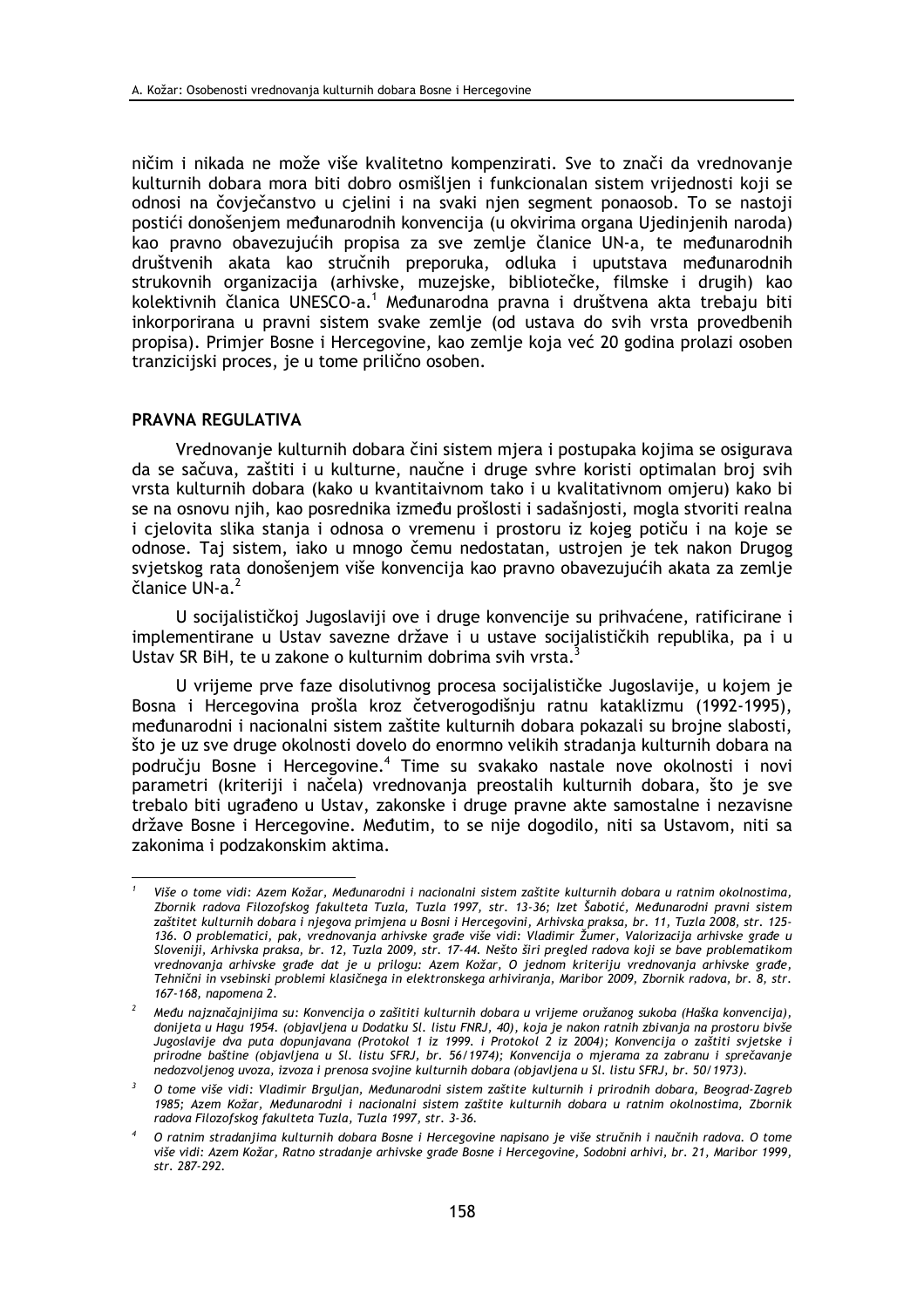Naime, ratna kataklizma u Bosni i Hercegovini zaustavljena je sporazumom o političkom i teritorijalnom ustrojstvu Bosne i Hercegovine donijetim u Daytonu 21. 11. 1995, a potpisanim 14. 12. 1995. godine u Parizu.<sup>5</sup> Za predmet ovoga rada od posebnog su značaja Anex 4 (Ustav) i Anex 8 (Sporazum o Komisiji za očuvanje nacionalnih spomenika).<sup>6</sup>

U preambuli Ustava je konstatirano da će se Bosna i Hercegovina (njeni narodi i građani) pridržavati međunarodnih ugovora o »građanskim i političkim pravima i o ekonomskim, društvenim i kulturnim pravima« (podcrtao autor). Potom je članom III utvrđena nadležnost institucija Bosne i Hercegovine, među kojima ističemo »provođenje međunarodnih i međuentiteskih politika«. Istina članom III Ustava utvrđeno je da će »opći principi međunarodnog prava biti dio integralnog zakona Bosne i Hercegovine i entiteta« koji će u skladu sa ovim donijeti svoje ustave.

Ustavom Federacije Bosne i Hercegovine je ovo područje administrativno podijeljeno na deset kantona, a ustavom Republike Srpske (RS) prostor je administrativno jedinstven - centraliziran. U Federaciji Bosne i Hercegovine su nadležnosti iz oblasti kulture (kao i mnoge druge) date u nadležnost kantonima (što je uređeno i njihovim ustavima), dok je u RS-u kultura u nadležnosti entiteta. Iako je Ustavom Bosne i Hercegovine utvrđeno (član III, tačka 5a) da Bosna i Hercegovina preuzme nadležnosti za pitanja o kojima se entiteti slože (među kojima su i pitanja kulturnih dobara), to se u minulom petnaestogodišnjem razdoblju nije dogodilo.<sup>7</sup> Shodno svemu tome najznačajniji propis o kulturnim dobrima Bosne i Hercegovine (posebno o njihovom vrednovanju) postao je Anex 8 - Komisija za očuvanje nacionalnih spomenika.

# KOMISLIA ZA OČLIVANJE NACIONALNIH SPOMENIKA

Sporazum o Komisiji za očuvanje nacionalnih spomenika (Anex 8) sastoji se iz ukupno jedanaest članova kojima se regulira: ustanovljenje Komisije (čl. 1), sastav (čl. 2), oprema, osoblje i troškovi (čl. 3), komisija za utvrđivanje imovine (čl. 4), kvalifikovanost (čl. 6), pravila i propisi (čl. 7-8), transfer (čl. 9), obavijest (čl. 10), te stupanje na snagu (čl. 11).<sup>8</sup>

Komisiju ustanovljavaju Bosna i Hercegovina, Federacija Bosne i Hercegovine i RS, a sa sjedištem u Sarajevu. Komisija broji pet članova od kojih Federacija Bosne i Hercegovine imenovanje dva, a RS jednog člana na period od tri godine. Ostala dva člana imenuje Generalni sekretar UNESCO-a i to na period od pet godina, s tim da jedan od njih bude predsjedavajući. Komisija će imati potrebnu opremu i profesionalno osoblje koje čine predstavnici etničkih grupa iz Bosne i Hercegovine. »Peticiju« za utvrđivanje imovine kao nacionalnog spomenika može podnijeti svaka

Daytonski mirovni ugovor se sastoji iz 11 Anexa i to: Aneks 1-A: Vojni aspekti mirovnog sporazuma, Dodatna pisma - izjave; Aneks 1-B: Regionalna stabilizacija; Aneks 2: Granice između entiteta; Aneks 3: Izbori; Aneks 4: Ustav; Aneks 5: Arbitraža; Aneks 6: Ljudska prava; Aneks 7: Izbjeglice i raseljana lica; Aneks 8: Komisije za zaštitu nacionalnih spomenika; Aneks 9: Javne korporacije Bosne i Hercegovine; Aneks10: Civilna implementacija; Aneks 11: Međunarodne policijske snage." (Mirovni sporazum Dayton, nedatirano, 3).

Prema Daytonskom sporazumu Bosna i Hercegovina je jedinstvena država sa dva entiteta: teritorije Federacije Bosne i Hercegovine (51%) i Republike Srpske (49%). Sporazumom je predviđena (i kasnije provedena) međunarodna arbitraža za Brčko (Brčko Disktrikt Bosne i Hercegovine).

Među rijetkim i pozitivnim izuzecima na tom planu spada donošenje Zakona o arhivskoj građi i Arhivu Bosne i Hercegovine (Sl. glasnik BiH, br. 16/01).

U tekstu Anexa 8 izostavljen je čl. 5 ili je došlo do pogreške u redosljedu numeracije članova Anexa. (Mirovni sporazum Dayton, str. 89-92).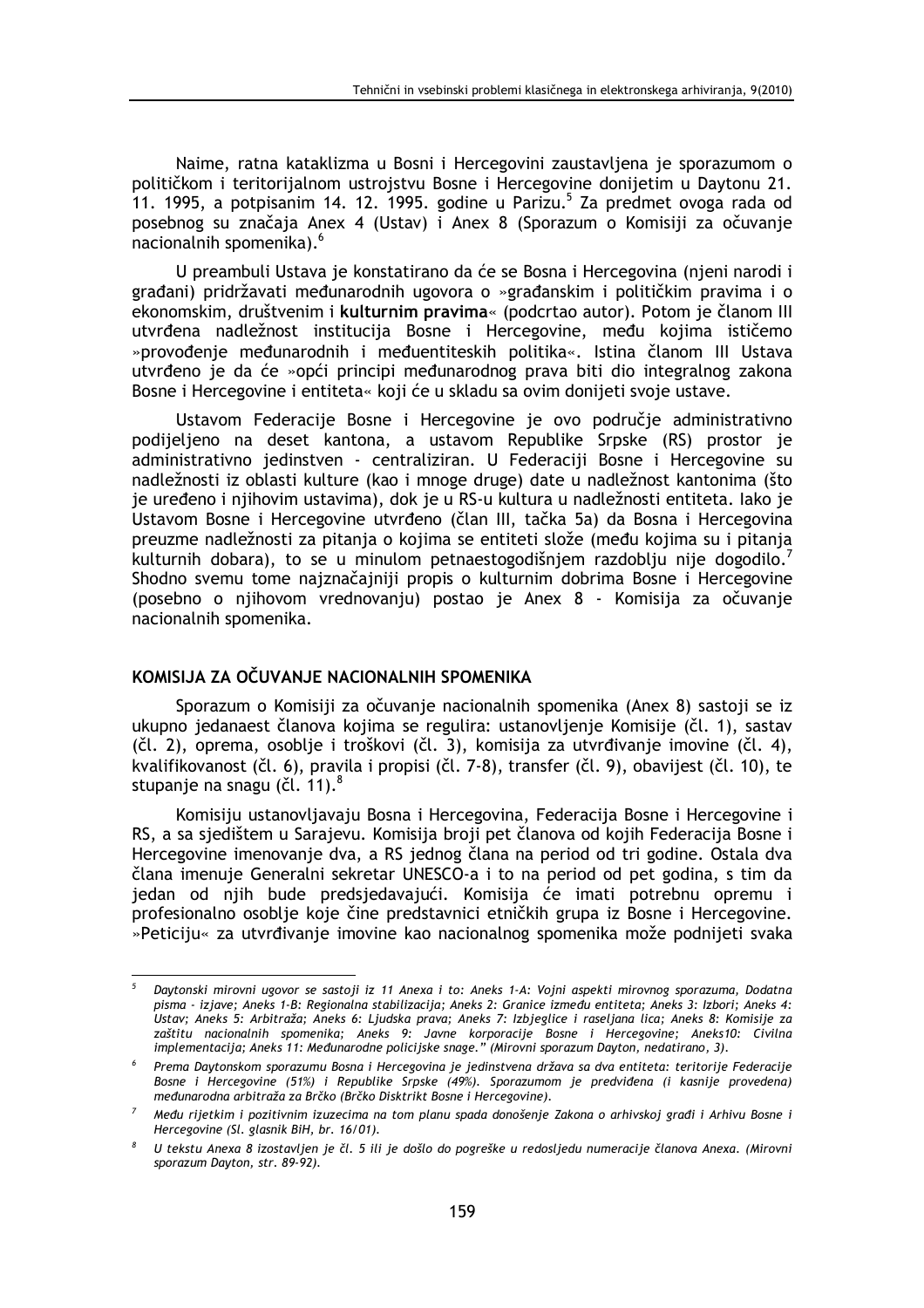institucija ili osoba, o čemu Komisija donosi pismenu odluku, koja je konačna, a njena provedba će teći u skladu sa »Domaćim zakonom«.

Što se tiče kvalifikacije (vrednovanja) imovine nacionalnim spomenikom u članu 6 je izričito naznačeno: »Slijedeće će biti kvalifikacija za imenovanje nacionalnim spomenikom: pokretna ili nepokretna imovina velike važnosti za grupu ljudi sa zajedničkim kulturnim, istorijskim, religioznim ili etničkim naslijeđem, kao što su spomenici arhitekture, umjetnosti ili istorije, arheološka nalazišta, grupe zgrada, kao i groblja«. Potom je utvrđeno da će Komisija, ukoliko to bude potrebno donositi pravila i propise u saglasnosti sa Sporazumom. Kada istekne rok od pet godina Vlada Bosne i Hercegovine će se brinuti o nastavku kontinuiranog rada Komisije, ukoliko se o ovim pitanjima entiteti drugačije ne dogovore.

Nakon isteka mandata prvom sastavu Komisije za očuvanje nacionalnih spomenika, Predsjedništvo Bosne i Hercegvoine je donijelo Odluku za očuvanje nacionalnih spomenika,<sup>10</sup> kojom su regulisani osnovni principi i ciljevi djelovanja, primarni zadaci i ovlaštenja kao i druga pitanja od značaja za rad Komisije. Posebno je važno istaći da je u odluci (čl. 2) utvrđeno: »Komisija je institucija Bosne i Hercegovine osnovana Anexom 8 Općeg mirovnog sporazuma za mir u Bosni i Hercegovini«.

Dalje je utvrđeno da Komisija broji pet članova koji se imenuju bez javnog konkursa na period od pet godina, te da mogu biti ponovo imenovani, da ima odgovarajuća sredstva i stručno osoblje, da ima opća akta i da se finansira iz Budžeta institucija Bosne i Hercegovine, te da ima nadležnosti na planu međunarodne kulturne saradnje. Komisija je potom u skladu sa nadležnostima iz ove odluke donijela Poslovnik o radu,<sup>11</sup> te Pravilnik o aktivnostima Komisije za očuvanje nacionalnih spomenika vezano za međunarodnu saradniu.<sup>12</sup> kojim su utvrđeni načini provođenja međunarodne saradnje.

Ovdje je neophodno ukazati na činjenicu da je Komisija za očuvanje nacionalnih spomenika utvrđena Anexom 8 Davtonskog sporazuma od privremenog organa Odlukom Predsjedništva Bosne i Hercegovine postala jedina institucija za kulturno-historijsko naslijeđe na nivou Bosne i Hercegovine. Ova pitanja su do rata 1992. godine bila regulisana nizom propisa na nivou federalnih jedinica, pa i u Bosni i Hercegovini, a u formi posebnih zakona za svaku vrstu kulturnih dobara, s tim da je osnovni i najvažniji bio Zakon o zaštiti i korišćenju kulturno-istorijskog i prirodnog naslijeđa.<sup>13</sup> Dogodilo se to da jedan tako razuđen, decentraliziran i stručno profiliran sistem bude zamjenjen jednom jedinom institucijom u formi komisije.

 $\overline{9}$ Mirovni sporazum Dayton, nedatirano, Anex 8 (str. 89-92).

 $10$  http://www.aneks8Komisija.com.ba (pristupljeno 12.01.2010).

 $11$ Sl. glasnik BiH, br. 1/02 i 10/02.

 $12$ http://www.aneks8Komisija.com.ba (pristupljeno 12.01.2010).

Sl. list SR BiH, br. 20/85.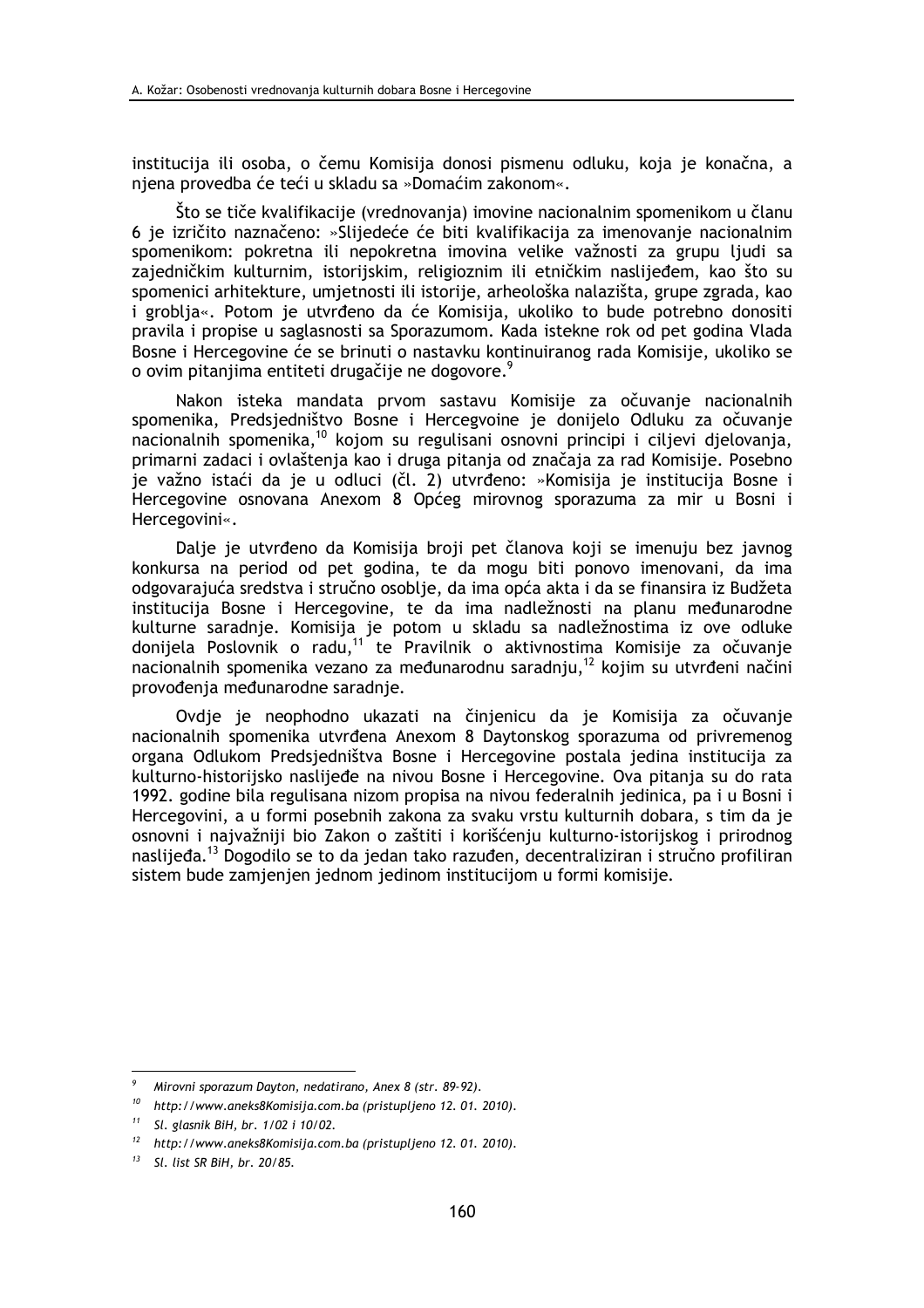# **VREDNOVANJE KULTURNIH DOBARA**

U okvirima svojih nadležnosti Komisija za očuvanje nacionalnih spomenika 2002. godine utvrdila je Kriterije za proglašenje dobara nacionalnim spomenicima.<sup>14</sup>

Prema Kriterijima »predmet pravne zaštite« obuhvata: »A) Pokretno naslijeđe (pojedinačno ili u zbirkama) prema slijedećoj klasifikaciji: mali predmeti (pokućstvo, odjevni predmeti, radni pribor, alati, rukotvorine, itd.), slike, knjige, skulpture, fragmenti građevina, natpisi, itd. B) Nepokretno kulturno naslijeđe: 1. Historijske građevine i spomenici (stambene, vjerske, školske, administrativne, javne, trgovačke, infrastrukturne, vojne, grobljanske, poljoprivredne, industrijske, itd. 2. Graditeliske cieline (koje ili formiraju kompleks određene namjene ili su aglomeracija nastala kao rezultat kontinuiranog naslijeđa u historijskom području): stambene, vjerske, školske, administrativne, javne, trgovačke, infrastrukturne, vojne, grobljanske, poljoprivredne, industrijske, itd. 3. Područja (gradsko, seosko, arheološko, historijsko, industrijsko, kulturni pejzaž, prirodno područje vezano za neki obred ili tradiciju, prirodno-naučno, miješano«.

Kao vrijednosni kriteriji predviđeni su: vremensko određenje, historijska vrijednost, umjetnička i estetska vrijednost, čitljivost (dokumentarna, naučna, obrazovna vrijednost), simbolička vrijednost, ambijetalna vrijednost, izvornost, jedinstvenost i reprezentativnost, cjelovitost (cjeline, područia, zbirke).<sup>15</sup>

O zaštiti kulturnih dobara proglašenih nacionalnim spomenicima dužni su se brinuti entiteti i Brčko Distrikt Bosne i Hercegovine, kao i niže razine vlasti: kantoni i općine. U tom cilju entiteti i Brčko Distrikt Bosne i Hercegoviune donijeli su svoje zakone o zaštiti kulturnih dobara koja su odlukom Komisije za očuvanje nacionalnih spomenika proglašena kao nacionalni spomenik Bosne i Hercegovine.<sup>16</sup>

Evidentno je da je cjelokupna problematika vrednovanja prevashodno okrenuta ka zaštiti, očuvanju i rehabilitaciji (obnavljanju) nepokretnih kulturnih dobara koja su enormno stradala u toku rata 1992-1995. godine.<sup>17</sup> Pokretna kulturna dobra su u svemu tome samo marginalno tretirana, pa i arhivska građa koja je u ratu enormno stradala.<sup>18</sup> Sve je to, smatramo, zbog toga što se na ovo pitanje dominantno gleda kao na političko (u svrhu nacionalnog pomirenja), a ne na opće kulturno i opće civilizacijsko pitanje. Na Privremenoj listi nacionalnih spomenika Bosne i Hercegovine našla su se uglavnom nepokretna kulturna dobra.

Tek su krajem 2009. godine nekoliko arhivskih fondova i zbirki Istorijskog arhiva Sarajevo i Arhiva Tuzlanskog kantona,<sup>19</sup> proglašeni nacionalnim spomenicima. Ova činjenica je od velike važnosti za dalje svestrano sagledavanje, uspostavljanje i provođenje sveobuhvatnog validnog sistema vrednovanja kulturnih dobara Bosne i

<sup>&</sup>lt;sup>14</sup> http://www.aneks8Komisija.com.ba (pristupljeno 12.01.2010).

 $15$  http://www.aneks8Komisija.com.ba (pristupljeno 12.01.2010).

<sup>16</sup> "Sl. glasnik F BiH", br. 2/02, 27/02; "Sl. novine RS", br. -/02; "Sl. glasnik Brčko Distrika BiH", br. -/02.

<sup>&</sup>lt;sup>17</sup> Prema nekim nepotpunim podacima oštećeno je ili uništeno 2.965 spomenika kulture od čega 1.765 sakralnih objekata. Džamija je stradalo 1.185, a ostalih objekata islamskog kulturnog naslijeđa 335; katoličkih crkava 495, a ostalih katoličkih objekata 449; pravoslavnih crkava 59; a jevrejskih sinagoga 6; općezajednički vrijednih obiekata uništeno je ili oštećeno 419. (Kulturna baština posebnih vrijednosti porušena u ratu 1992-1995. Sarajevo 1998, 2).

<sup>&</sup>lt;sup>18</sup> U toku rata 1992-1995. stradalo je oko 81.000 m dužinskih arhivske građe (A. Kožar, "Ratno stradanje arhivske građe Bosne i Hercegovine", Sodobni arhivi, br. 21, Maribor 1999, 287-292.

Odluka Komisije/Povjerenstva za očuvanje nacionalnih spomenika Bosne i Hercegovine, br. 09-2.2-14/09-62 od 7. 12. 2009. godine.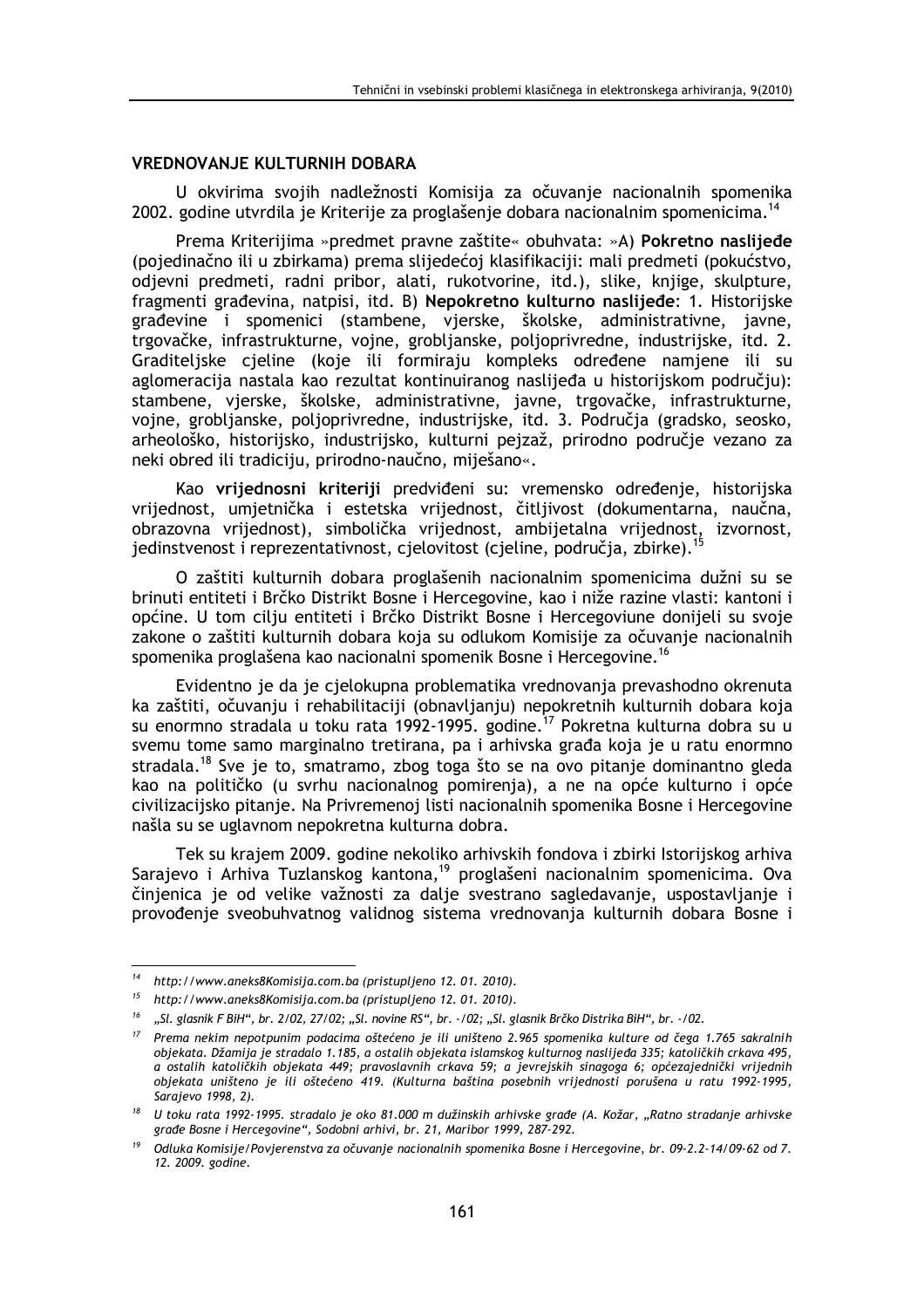Hercegovine, kako bi se pomjerilo težište, sa političkih i kvazikulturnih na funadamentalna pitanja vrednovanja i zaštite kulturnih dobara u Bosni i Hercegovini.

## AZIMUT NOVIH RJEŠENJA

Bosna i Hercegovina sve do kraja 2008. godine nije imala izgrađenu strategiju kulturne politike. Ni na nižim nivoima: entitetima, kantonima, općinama, nije postojala neka konzistentna kulturna orjentacija. Time je bila praktično blokirana mogućnost svakog bitnijeg pomaka razvoja kulture. S obzirom na širi značaj nacionalne kulture. Evropska zajednica ie poodavno prepoznala tu bosanskohercegovačku manikavost i nastojala je utjecati na izgradnju strategije kulturnog razvoja Bosne i Hercegovine. Rezultat svega toga je donošenje »Strategije kulturne politike Bosne i Hercegovine« kojom su utvrđene osnove nove kulturne politike u zemlii.<sup>20</sup>

U uvodnom dijelu Strategije se definira stanje u kulturi Bosne i Hercegovine, kao zemlje u kojoj se tranzicija društva vrši na posebno složen način, te nastoji ukazati na neophodnost poduzimanja racionalnih i konstruktivnih mjera na prevazilaženju postojećeg apsolutno nezadovoljavajućeg stanja. A stanje je neadekvatno sa materijalnog, kadrovskog i organizacionog aspekta, kako u institucijama kulture tako i u stručnim udruženjima u oblasti kulture. Podrška organa vlasti institucijama kulture je neadekvatna. Odnos vlasti prema kulturnim raznolikostima i nastojanja za boljim upravljanjem, angažmanom struktura civilnog društva, asocijacija kulture, unaprjeđenjem međunarodne saradnje, nisu na potrebnom nivou. To upravo znači da postoji potreba izrade kulturne strategije razvoja, kojom bi se utvrdili prioriteti i modaliteti postepenog preobražaja. Jedan od sadržaja i poluga za promienu stania je »očuvanje i vrednovanje kulturnog naslijeđa«. Dakle, kulturno historijskom naslijeđu i institucionalnoj kulturi se u ovoj svojevrsnoj platformi kulturne reforme daje određeno, mada ne i apsolutno odgovarajuće mjesto i značaj.

Ukazujući na strukturu »kulturno-historijskog kapitala u Bosni i Hercegovini« u kojem su sudjelovale četiri velike civilizacije (mediteranska, srednjoevropska, bizantska i orjentalno-islamska), u Strategiji se konstatira da ta raznolikost kulturnohistorijskog naslijeđa daje osoben značaj i komparativnu prednost razvoju kulture u Bosni i Hercegovini. I ovdje se u fundament kulturnih vrijednosti stavlja kulturnohistorijsko naslijeđe.

Ciljevi kulturne politike u Bosni i Hercegovini usmjereni su na sljedeće:

»(1) historija, pojam i određenje kulture, (2) kulturna legislativa, (3) instrumenti kulturne politike, (4) animacija kulture i kulturna politika, (5) kulturni pluralizam i međunarodna kulturna saradnia. (6) kulturna politika, evropske integracije i evropski kulturni identitet, (7) kulturna politika u multikulturnim društvima, (8) kulturna politika i ekonomika kulture, (9) kulturna politika i sponzoriranje kulture, (10) kulturna politika i marketing u kulturi, (11) kulturna politika i kulturni razvoj«.<sup>21</sup>

Strategija je objavljena u "Službenom glasniku Bosne i Hercegovine", br. 93, od 18. 11. 2008. godine. (dalje: Strategija).

 $21$  Strategija, str. 33.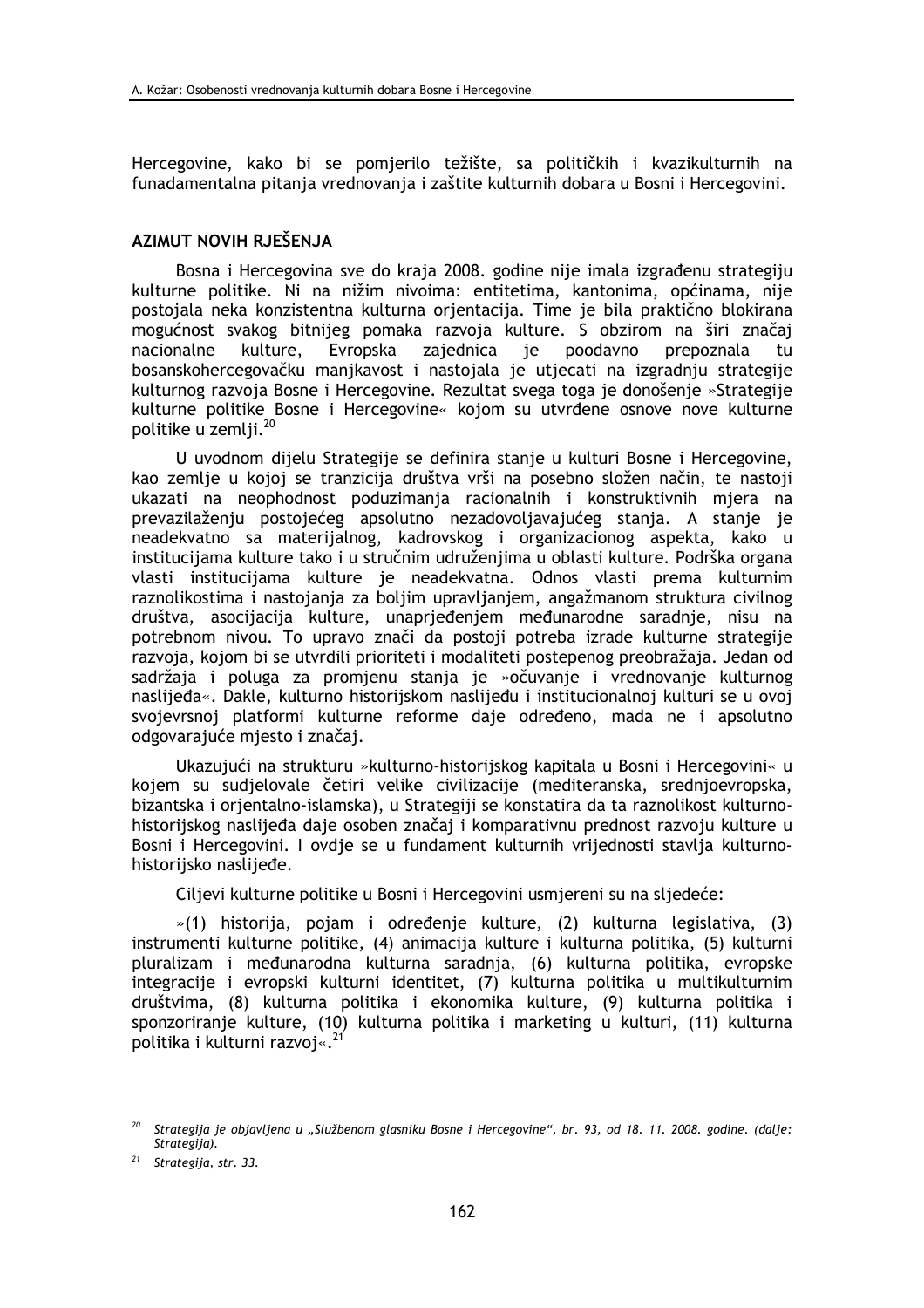Posebna pažnja u Strategiji posvećena je utvrđivanju prioriteta u akcionom programu kulturne politike u Bosni i Hercegovini. Predviđa se jačanje sektora za kulturu Ministarstva civilnih poslova Bosne i Hercegovine na planu koordinacije, mogućnost stvaranja posebne agencije za razvoj kulture u Bosni i Hercegovini i na nižim nivoima vlasti, osnivanje na svim nivoima vlasti komisija za kulturu u kojima bi većinu činili predstavnici kulture, izrada kvalitetnog i harmoniziranog zakonodavstva, javna vlast koja podstiče kulturne aktivnosti na globalnom, regionalnom i lokalnom nivou, afirmiranje multikulturalnosti i nacionalnih i drugih kulturnih posebnosti, određivanje kulturnih institucija od interesa za Bosnu i Hercegovinu - sve uz primjenu principa demokratizacije kulture, afirmiranje kulturne tradicije, ulaganja u kreativne kadrove, afirmiranja kulturnih vrijednosti, proširenja regionalne saradnje, razvoj obrazovanja posebno visokoškolskog kroz programe interdisciplinarnih studija iz oblasti kulture, mogućnost formiranja fondova za kulturu, stimuliranje razvoja nacionalne i vjerske kulture, povezivanje institucionalne i manifestacione kulture, intenziviranje kulturne razmjene, podsticanje medija na promoviranje kulture i umietnosti, podsticanie nevladinog sektora u razvoju kulturne politike u Bosni i Hercegovini, korištenje evropskih fondova u razvoju kulture itd.<sup>22</sup>

U Strategiji je dat Program ostvarenja strategije kulturne politike u Bosni i Hercegovini. U njemu se predviđa realizacija Strategije u četiri faze: edukativna, legislativa, normativna transformacija i podrška intersektorskim projektima. Potom su data Aktivna programska načela i utvrđena Metodologija praćenja realizacije programskih načela. Na kraju se zaključuje da u Bosni i Hercegovini postoji adekvatan kulturni potencijal koga treba osloboditi datih stega i okova kako bi došlo do afirmacije pravih kulturnih vrijednosti koje će dati doprinos ukupnom razvoju Bosne i Hercegovine i njenom bržem uključivanju u evropske kulturne i druge tokove. $^{23}$ 

Donošenje Strategije kulturnog razvoja Bosne i Hercegovine je bez sumnje za državu, narode, građane, kulturne stvaraoce i Bosnu i Hercegovinu u cjelini krupno i važno strateško pitanje. Po svojoj namjeri da animira i usmjeri društvo na unaprieđenie kulturnih sadržaja i time doprinese bržoj i kvalitetnijoj transformaciji u uvjetima tranzicije, vrijedno je svake pažnje. Očevidno je, međutim, da su neka područja kulture glorificirana a druga marginalizirana. U grupi ovih drugih našla su se pokretna kulturna dobra. Razlozi za to su različiti i kreću se u liniji od neznanja pa do neshvatanja njihovog značaja

# **ZAKLJUČAK**

U uvjetima složenih političkih i društveno-ekonomskih promjena kroz koje je prolazilo bosanskohercegovačko društvo u dvije minule decenije tranzicije (1990-2009), pitanja kulture i kulturnih dobara bila su na margini ukupnih zbivanja. Između ostalog, prijeratni (stari, prethodni) sistem vrijednosti nije obnovljen, ali nije izgrađen ni konzistentan i prosperitetan novi sistem vrijednosti u kulturi. To se, između ostalog, održava i na karakter odnosa i vrijednosti unutar zahtjevnog i važnog posla na uspostavljanju na stručnoj i naučnoj osnovi komplementarnog sistema vrednovanja kulturnih dobara Bosne i Hercegovine. Iako je uspostavljanje Komisije za očuvanje nacionalnih spomenika Bosne i Hercegovine Anexom 8 Daytonskog mirovnog sporazuma polučilo određene rezultate (proglašeno je preko hiljadu nacionalnih

<sup>22</sup> Strategija, str. 36-41.

 $23$  Strategija, str. 41-42.